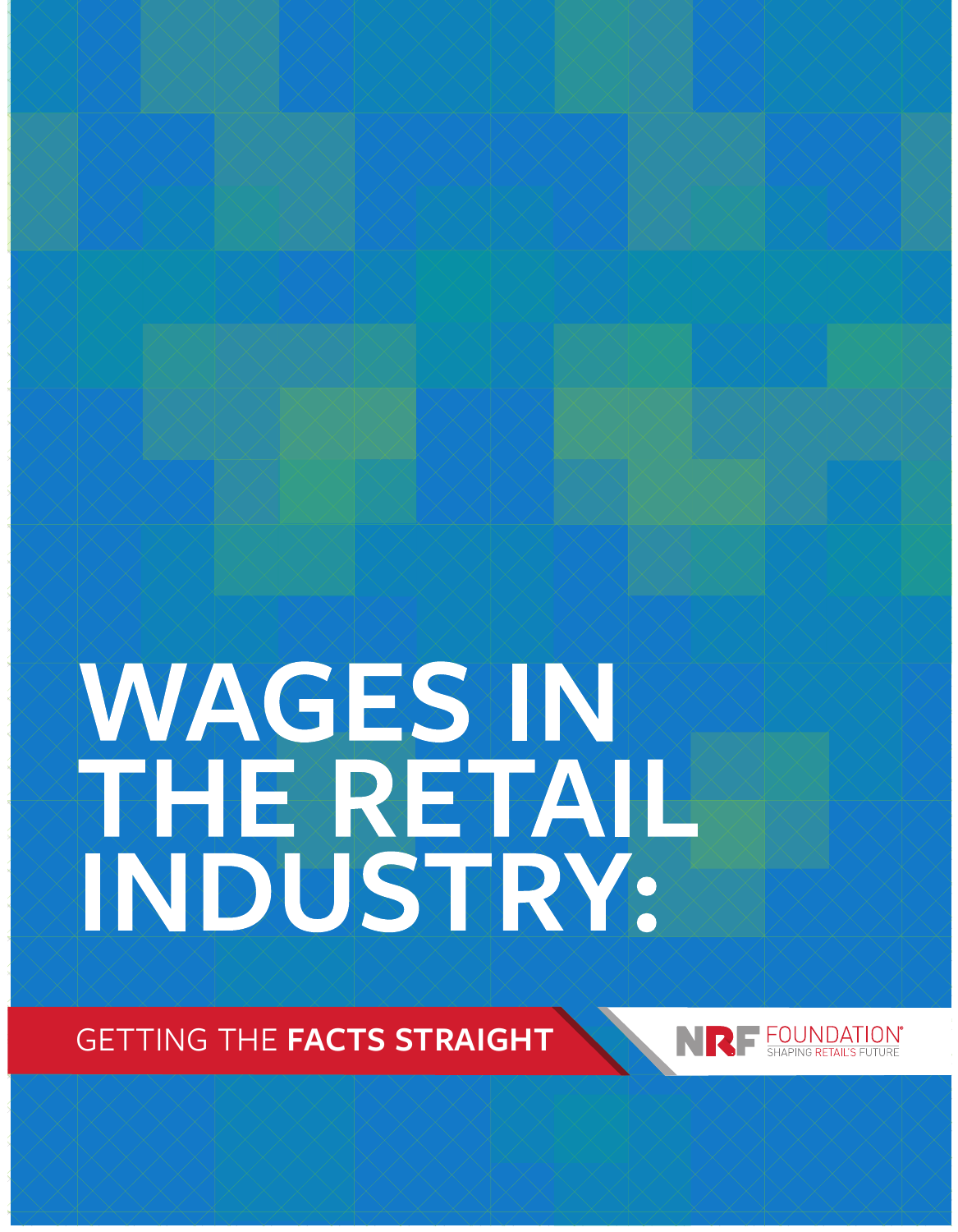# **RETAIL INDUSTRY WAGES:**

**EXECUTIVE SUMMARY**

GETTING THE FACTS STRAIGHT

**A new study by University of Georgia economist Jeffrey H. Dorfman, and released by the NRF Foundation, indicates that careers in the retail industry are financially rewarding and that employees who decide to make full-time careers in retail can rise rapidly from entry-level positions into wellpaying management and executive positions. Professor Dorfman's study also sheds light on government statistics that are frequently interpreted to portray a misleading view of retail jobs and the opportunities they provide to millions of Americans.** 

#### **ADJUSTING EXISTING GOVERNMENT DATA**

Professor Dorfman's analysis also suggests that government data on pay for retail workers is skewed significantly downward because it includes a disproportionate share of part-time, temporary and young, inexperienced workers who are not as common in other industries. The variety in employment status in retail results from a combination of the industry's need to cover evening and weekend hours and seasonal peaks, and scheduling flexibility sought by workers such as teens or college students, second-income spouses, and others who don't want a full-time or permanent job.

When those workers are excluded from the data, to create an "apples-to-apples" comparison, retail wages are clearly competitive with other industries and, in some cases, significantly higher.



#### **RETAIL INDUSTRY EMPLOYEES VS. NON-RETAIL INDUSTRY EMPLOYEES**



**SHARE OF RETAIL INDUSTRY EMPLOYEES SHARE OF NON-RETAIL EMPLOYEES**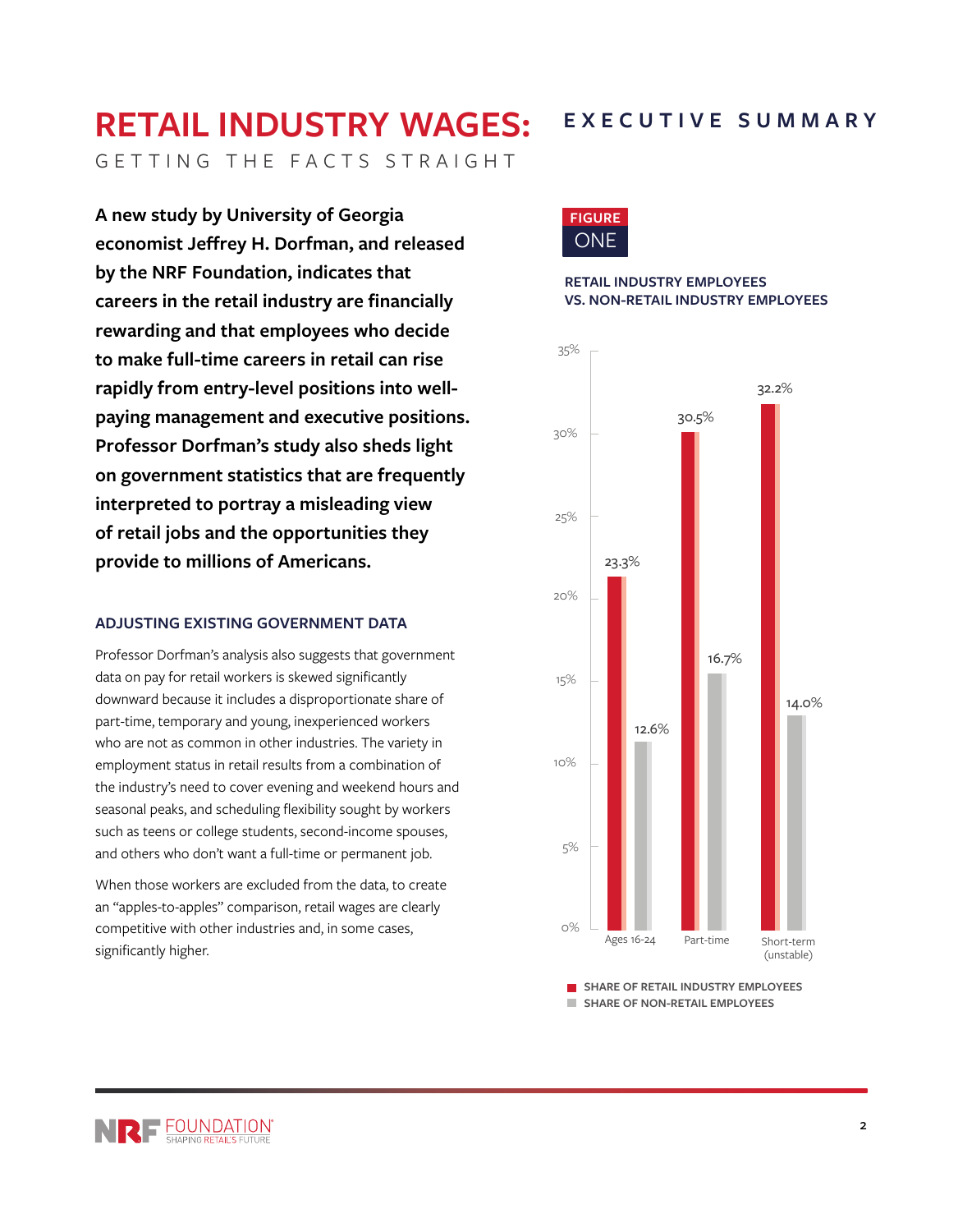#### **KEY FINDINGS**

**Among the study's most important conclusions:**

- **• Retail jobs pay wages highly competitive with other sectors:** Retail workers with similar levels of job skills and experience earn wages comparable to employees in other sectors including manufacturing, transportation, health care, and accommodations and food service. Stable retail workers (defined as working all three months in a calendar quarter at a company) earn an average of \$2,582 per month compared to \$2,667 for workers in selected non-retail industries. Excluding part-time, seasonal, and younger workers in order to make a fairer comparison, retail would fare even better.
- **• Experienced retail workers earn more than their peers in other industries:** Full-time retail workers between 25 and 54 make an average of \$3,198 per month, slightly higher than the \$3,164 earned by non-retail workers. Compared to other industries, retail has a higher percentage of workers age 35-54 who make between \$4,000 and \$6,000 per month.
- **• Retail provides long-term earning potential:** Case studies go beyond the numbers to demonstrate that retail careers can offer a pathway to a middle-class life for millions of Americans. At Walmart, since 2006, associates with at least one year at the company have seen their pay increase by more than 16 percent (or 2 percent per year) while national median earnings have been nearly stagnant during that same period. One Lowe's employee cited started as a loader for \$10,000 per year in the late '70s, and now makes close to \$175,000 as a market director. Another employee of Lowe's began as a customer service associate at \$15,000 a year in 1989, and is now a senior vice president making \$350,000. Macy's also has a strong track record of promoting from within, with 74 percent of storewide, district and regional positions filled internally.



FIVE **AVERAGE RETAIL EARNINGS VS. AVERAGE MONTHLY EARNINGS FOR STABLE WORKERS BY AGE**



*Source: Author's calculations from the LEHD, 2012 data.*

**• Retail offers millions of Americans the chance to earn income while pursuing a degree or acquire valuable job skills** because of the seasonal nature of retail and the prevalence of temporary and part-time work. Fully 32 percent of retail workers are temporary (defined as working less than three months at a company), 31 percent are parttime and 23 percent are under the age of 25 – which is a far higher mix of young, temporary, part-time workers than found in other industries.

#### **METHODOLOGY**

In conducting this study, University of Georgia economist Jeffrey H. Dorfman examined 13 categories of the retail industry and 37 categories of comparable industries based on codes under the North American Industry Classification System. The study also drew on a number of reports from the U.S. Bureau of Labor Statistics and the U.S. Census Bureau.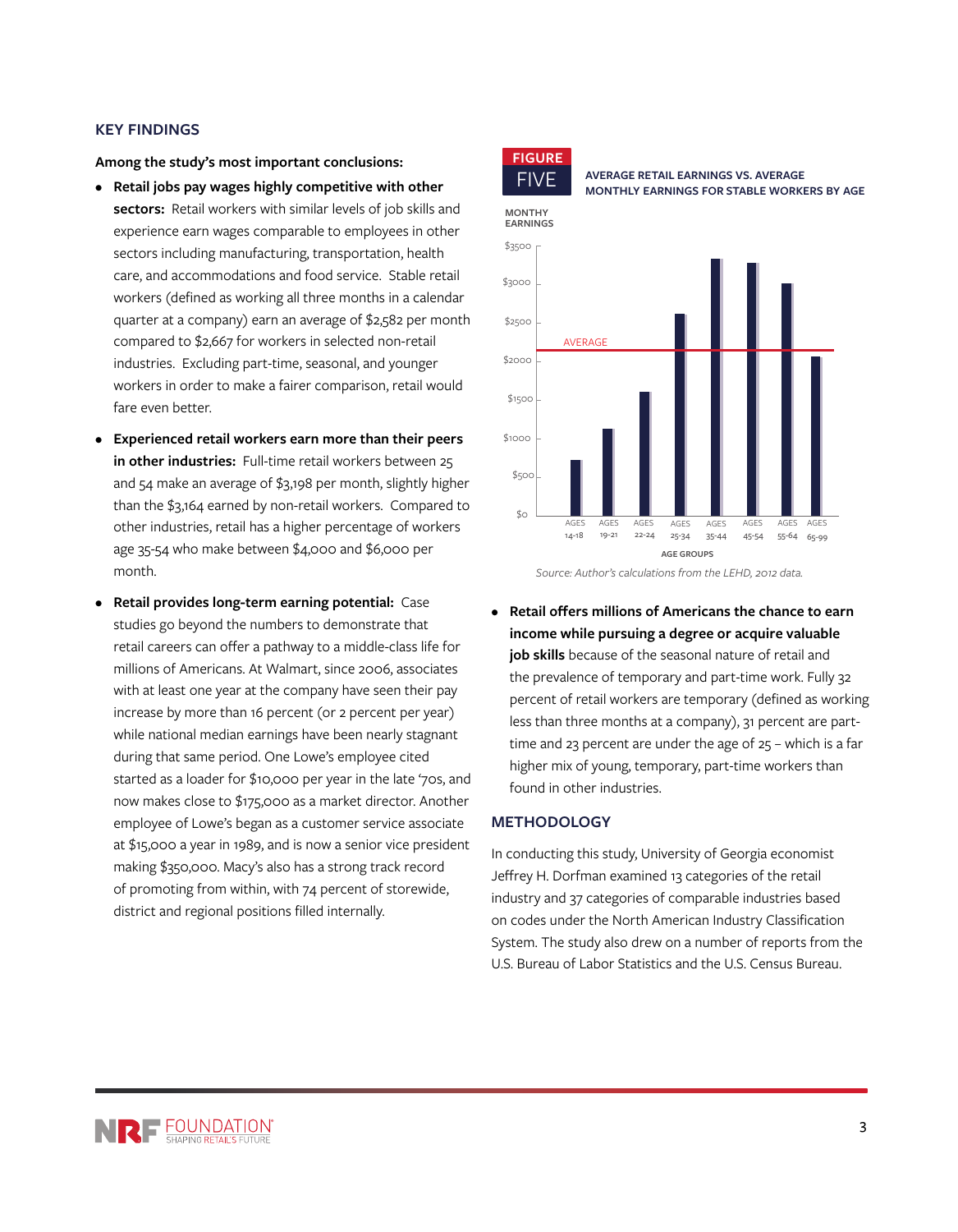# **RETAIL INDUSTRY WAGES:**

## **REPORT**

GETTING THE FACTS STRAIGHT



#### **RETAIL INDUSTRY EMPLOYEES VS. NON-RETAIL INDUSTRY EMPLOYEES**



A career path from hourly associate to manager, or even to CEO is not rare in the retail industry. People who make careers in retail, who are stable, reliable employees are generally promoted quite rapidly and see their wages rise through the course of their careers. Though to fully understand the facts about retail industry wages as a whole, one needs to examine and understand the makeup of the retail workforce.

Retail is the largest private sector employer in the United States with total employment of over 15 million people. The retail industry contains an incredible breadth of companies, from multinational category retailers and national department store chains, to local, single-unit specialty retailers, and e-commerce companies with no or few brick & mortar retail locations. Retail employs 17.8 percent of total part-time workers in the United States and 22.7 percent of working teenagers. Thus, any average or summary measures of all employees in the industry would miss much of the actual variation and vitality in this driver of the economy.

This report will explain that once retail employee wages are examined by type of worker, employees who make a career in the retail industry – defined as those who are over the age of 24, work full-time hours, and have been at a company for more than three consecutive months – earn wages that are not only competitive with other industries, but they can place workers solidly into the middle class or above.

Within the retail industry<sup>1</sup> jobs are commonly viewed as being salaried or hourly, rather than full-time or part-time. Hours often fluctuate among hourly employees, according to employee willingness to work available hours and the retailer's business needs. Retail jobs are often prized for this flexibility in work hours which enable more effective hourly employees to gain access to additional hours and thus advance within retail, as these successful employees are often recruited to the full-time and salaried positions within their store.

Retail wages as an average of the whole are indeed below national averages for most other industries, however this is largely due to the differential in the number of young, part-time, and short-term

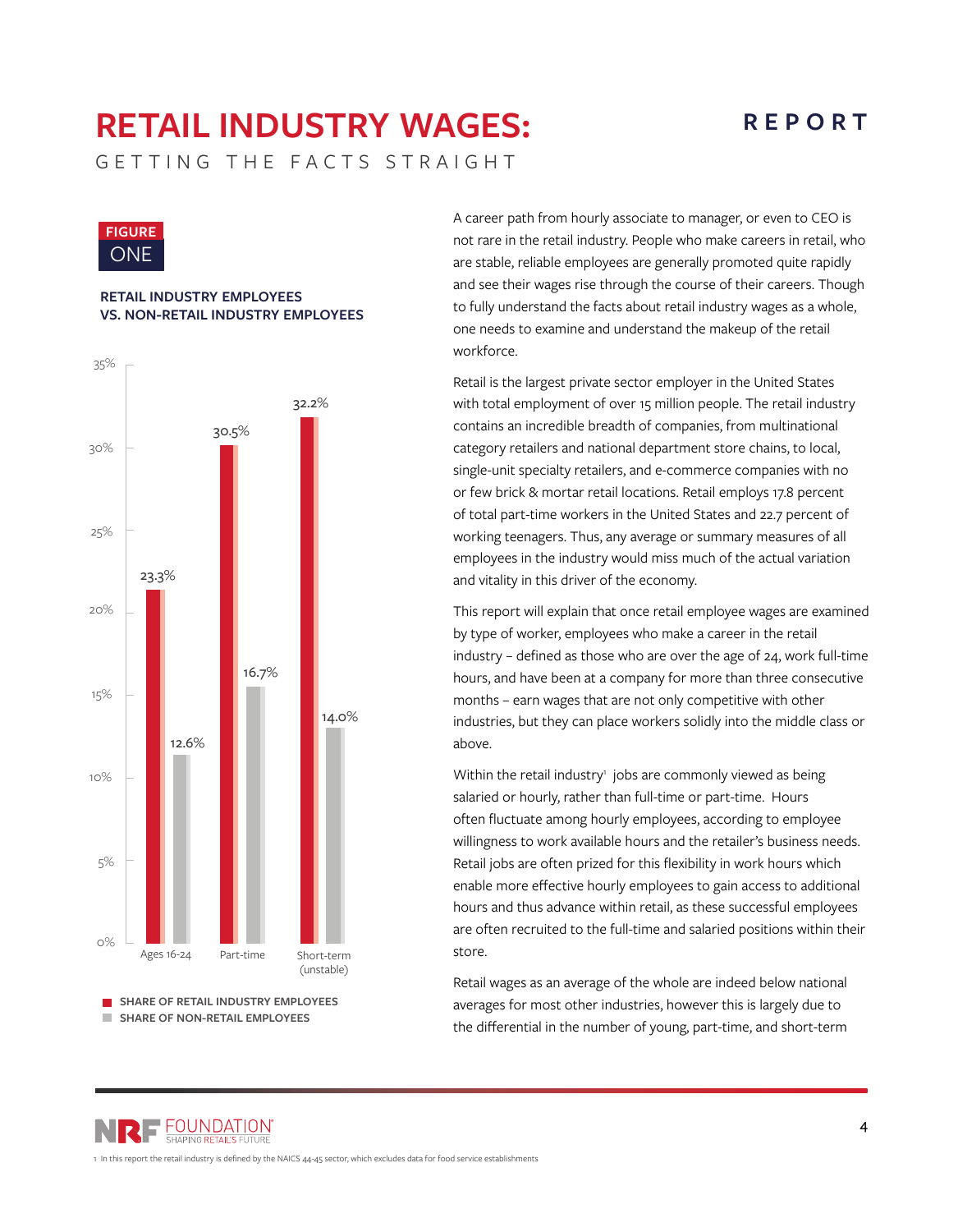employees in retail businesses<sup>2</sup>. When wages are examined for older, full-time and stable employees, the wage gap narrows and average wages for this type of employee are significantly higher.

This report begins with definitions of terms and basic crossindustry comparisons. It then presents a sampling of wages for a selection of more specific types of retail establishments and compares those to a selection of non-retail industry sectors that likely attract the same prospective employees. Wage distributions are also examined by age. This reveals that people who make a career in the retail sector can actually earn considerably above-average wages when compared to the selected comparison sectors. It is important to make

these distinctions because, as shown in Figure 1, the retail industry has far more part-time, young, and short-term employees than most other industries.

> **RETAIL IS THE LARGEST PRIVATE SECTOR EMPLOYER IN THE UNITED STATES WITH TOTAL EMPLOYMENT OF OVER 15 MILLION PEOPLE.**

# **CROSS-INDUSTRY COMPARISONS:**

THE BIG PICTURE

All data comes from either the U.S. Bureau of Labor Statistics (BLS), mostly from their Quarterly Census of Employment and Wages (QCEW), or the Longitudinal Employer Household Dynamics (LEHD) dataset of the Census Bureau. Industry-specific figures are generally by



#### **BENCHMARK COMPARISON OF ALL EMPLOYEE HOURLY WAGES & HOURS WORKED**

| Industry/Group                            | <b>HOURLY WAGE</b> | <b>WEEKLY HOURS</b> |
|-------------------------------------------|--------------------|---------------------|
| All private                               | \$24.30            | 34.4                |
| Information                               | \$33.66            | 36.9                |
| <b>Financial activities</b>               | \$30.50            | 37.0                |
| <b>Professional and business services</b> | \$29.07            | 36.1                |
| <b>Good producing</b>                     | \$25.59            | 40.4                |
| Manufacturing                             | \$24.75            | 40.9                |
| <b>Educational and health services</b>    | \$24.68            | 32.7                |
| service producing                         | \$23.99            | 33.2                |
| <b>Trade, transportation, utilities</b>   | \$20.97            | 34.5                |
| <b>Retail trade</b>                       | \$16.47            | 31.3                |
| Leisure and hospitality                   | \$13.85            | 25.8                |

*\* Data from the Bureau of Labor Statistics for December 2013.*

NAICS codes. NAICS stands for North American Industry Classification System and is a series of digits that can be used to describe increasingly specific industries depending on the number of digits. Two-digit codes are broad (retail is 44-45), three-digit codes get somewhat specific (442 is furniture and home furnishing stores), and four-digit codes are more precise (4532 is for office supplies, stationery, and gift stores).

Table 1 displays averages for hourly wage rates and hours worked per week for several large, aggregated industry categories. The statistics are based on all workers, all ages, part- and full-time, stable and non-stable.

According to Table 1, retail has the second lowest average hourly wage of the large industry categories listed; however, retail also has the second lowest hours worked per week. Retail has lower average hours worked because it has more part-time workers than most industries, owing to the business necessity for varying staffing levels to accommodate for customer traffic which peaks for short periods of time. The timing of these peaks makes retail jobs attractive to younger employees, often students, who can

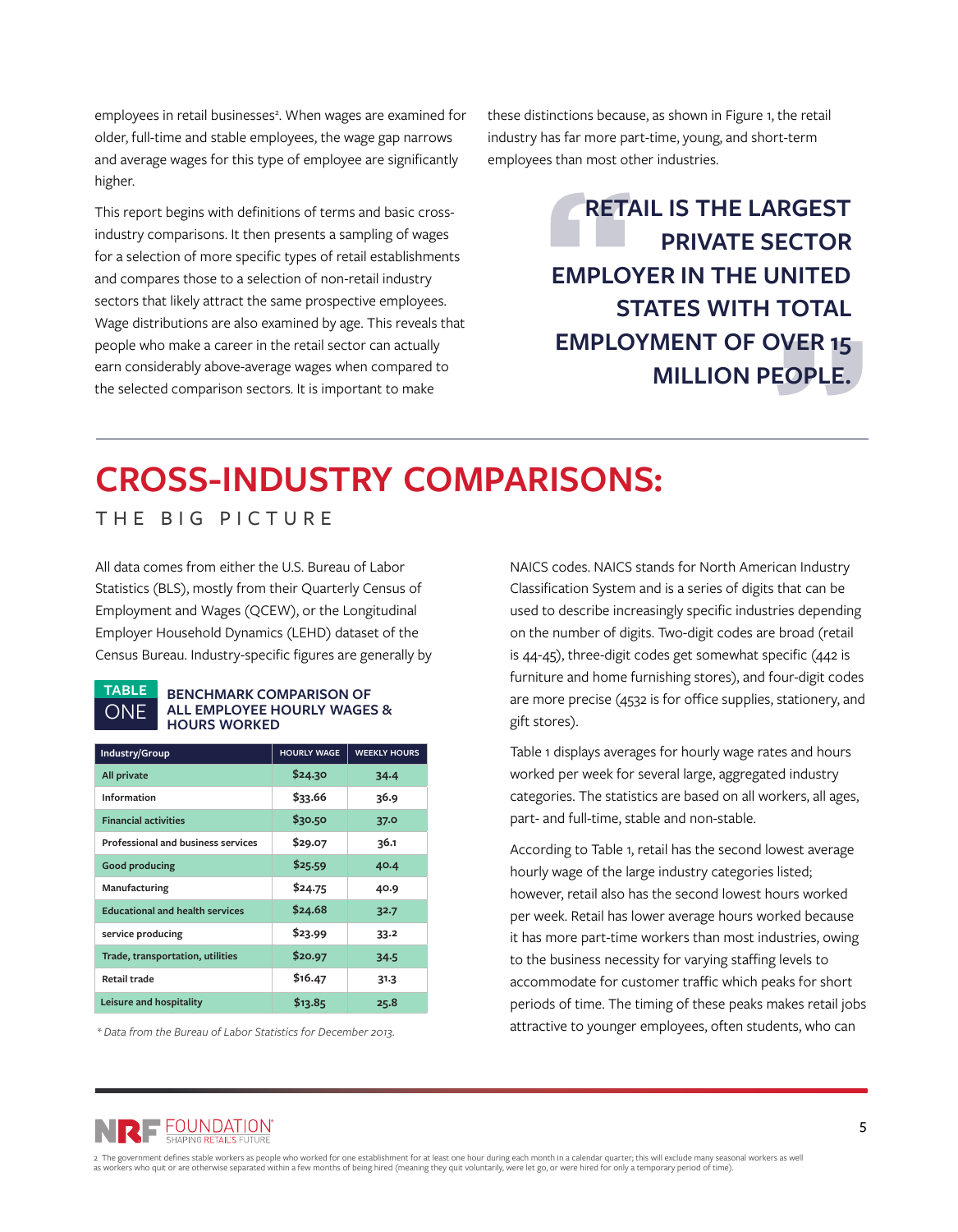help meet that customer demand after school or on weekends. The retail industry has more than twice the number of young workers than the national average (roughly 30 percent versus 14 percent for workers under 25 years old) and 58 percent of these young workers are part-time employees. This is important because in any industry part-time workers make significantly less than full-time workers, even when both perform the same job. A 2007 study<sup>3</sup> by the Bureau of Labor Statistics found that the average full-time worker in a private business made \$20.46 per hour while a part-time worker only earned \$11.02. Therefore, the impact of part-time workers must be accounted for when comparing retail industry wages to other industries.

Using less aggregated BLS data on full-time<sup>4</sup> and part-time<sup>5</sup> workers, we find that for retail sales employees (including the government defined categories of cashiers, counter clerks, and parts and retail salespersons), based on December 2006 – January 2008 data, the median full-time employee made \$10.74 versus \$8.00 per hour for the median part-time retail sales worker (these would be \$12.16 and \$9.06 per hour in today's dollars). That implies a 34 percent wage premium for full-time workers in the identical job classification (and an annual wage of \$25,293). This disparity in wages can be attributed to the differences in skills, product knowledge and leadership roles that are more easily acquired when someone works a full-time position.

A similar premium appears to exist for stable versus transitory employees. For government statistical purposes, an employee who is paid at least some positive amount for all three months in a calendar quarter is considered a stable employee. Certainly all businesses hope for stable employees, particularly by the very-low standard definition the government uses. Clearly a few long-time employees who leave employment in the middle of a quarter will fall into the unstable category that last quarter of employment, but on the whole the stable employee definition allows us to separate out very short-term employees who do not stay in a job long enough to earn pay rates beyond the lowest entry level.

Focusing on the retail sector, and using data from the third quarter<sup>6</sup> of 2012 from the LEHD, we find that retail employees overall had average monthly earnings of \$2,104 (\$25,248 per year). This matches up closely with the average hourly wage and weekly hours worked from Table 1. If we compute the same result for only stable employees, average monthly earnings jump to \$2,404 (\$28,848 per year). Nonstable employees, who make up one-third of all retail employees, in

**THUS, AMONG ALL RETAIL EMPLOYEES, STABLE EMPLOYEES MAKE ALMOST EXACTLY TWICE AS MUCH PER MONTH AS NON-STABLE EMPLOYEES.**



<sup>3</sup> Table 2 of Bureau of Labor Statistics, National Compensation Survey, 2008. Available online at http://www.bls.gov/ncs/ocs/sp/nctb0299.pdf. This is not a regular report, so newer data was not available.

<sup>4</sup> Table 19 of Bureau of Labor Statistics, National Compensation Survey, 2008. Available online at http://www.bls.gov/ncs/ocs/sp/nctb0316.pdf

<sup>5</sup> Table 20 of Bureau of Labor Statistics, National Compensation Survey, 2008. Available online at http://www.bls.gov/ncs/ocs/sp/nctb0317.pdf

<sup>6</sup> Data from the third quarter was chosen to avoid issues with the fourth quarter including the holiday shopping season. Third quarter data from 2013 was not yet available.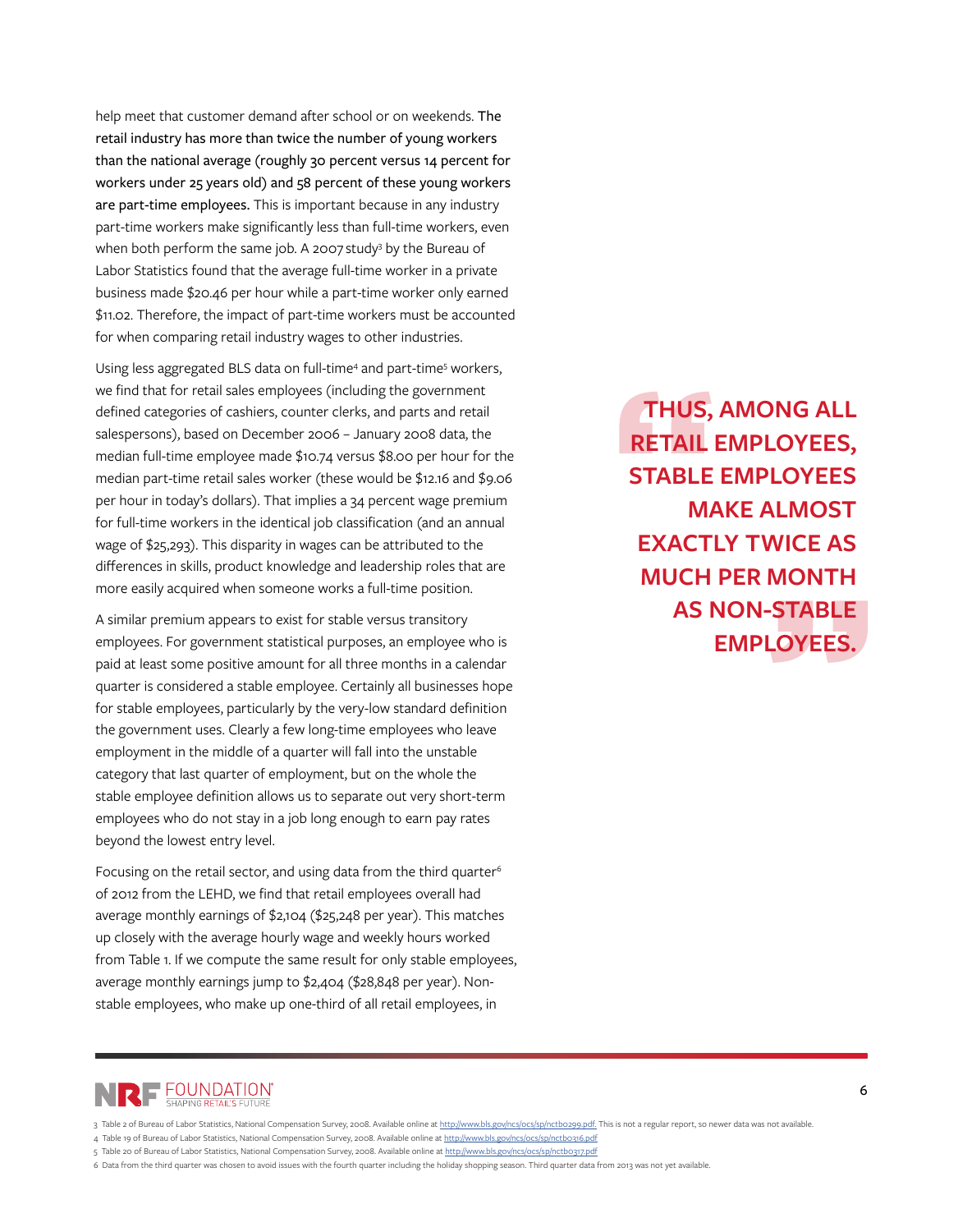contrast, have average monthly earnings of only \$1,193 (\$14,316 per year). Thus, among all retail employees, stable employees make almost exactly twice as much per month as non-stable employees. This is due to both an hourly pay differential and a difference in the number of hours worked per month.

A further adjustment can be made for age. Retail employs a large number of young people with little work experience; employees 24 years old or younger make up 29.9 percent of all retail employees (roughly double the approximately 14 percent of the total workforce that is 24 or younger). The LEHD data allows us to separate employees into age categories. When we do, we find an additional increase in pay among older workers. **In fact, stable employees between 35 and 64 years old have average monthly earnings of \$3,004 across the retail industry (about \$36,000 per year).** This number still includes part-time workers so the average hourly wage is

higher than it might look from that number, but certainly we are looking at a figure that is by no means what critics might call a "low wage."

This first section provided some insight into why average wages in the retail industry look to be low in comparison to other industries. Retail employers have more part-time workers than most other sectors, more short-term employees, and a younger workforce. **We have seen how average earnings rise as we narrow the statistical focus to more stable, older workers who are more likely to be making a career in the retail industry.** Now we will move to a direct comparison of some specific retail categories with other industries outside of retail.

# **RETAIL VERSUS NON-RETAIL:**

### THE PAY GAP NARROWS WHEN THE WORKERS ARE SIMILAR

We collected monthly earning information from the LEHD on 13 specific retail sectors and 34 non-retail sectors, all at the four-digit NAICS code level. Table 2 lists the industry sectors for reference. The goal was to provide a comparison of earnings between retail and non-retail businesses that likely had similar levels of job requirements.

This data shows a more comprehensive picture of the distribution of earnings within retail and allows for an attempt at a fair comparison of earnings between retail and non-retail industries. First, if the overall averages are computed for stable employees of all ages using 2012 data, we find that there is almost perfect equality. The 13 included retail sectors have stable employees with average monthly earnings of \$2,582 per month (\$30,984 per year) while the 34 non-retail industries have average monthly earnings for their stable employees of \$2,667 per month (\$32,004 per year). This is a small difference of \$85 per month even before accounting for any differences in part-time employees (which this data does not specify) or differences in age profiles (which can be done).

Table 3 shows both these overall average earnings for the retail and non-retail sectors studied and the average earnings for stable employees in separate age brackets. The table reveals that while the averages are very close for all ages together, once the data is broken down into age categories we see some differences. In particular, the retail industry wages are lower for the younger and oldest workers (below age 25 and over age 55) and are higher for those in the middle (ages 25-54).

**PART-TIME WORKERS ARE CONCENTRATED IN THE YOUNGER AND OLDER AGE CATEGORIES SINCE MANY STUDENTS AND SEMI-RETIRED WORKERS ARE ATTRACTED TO THIS SCHEDULE.**

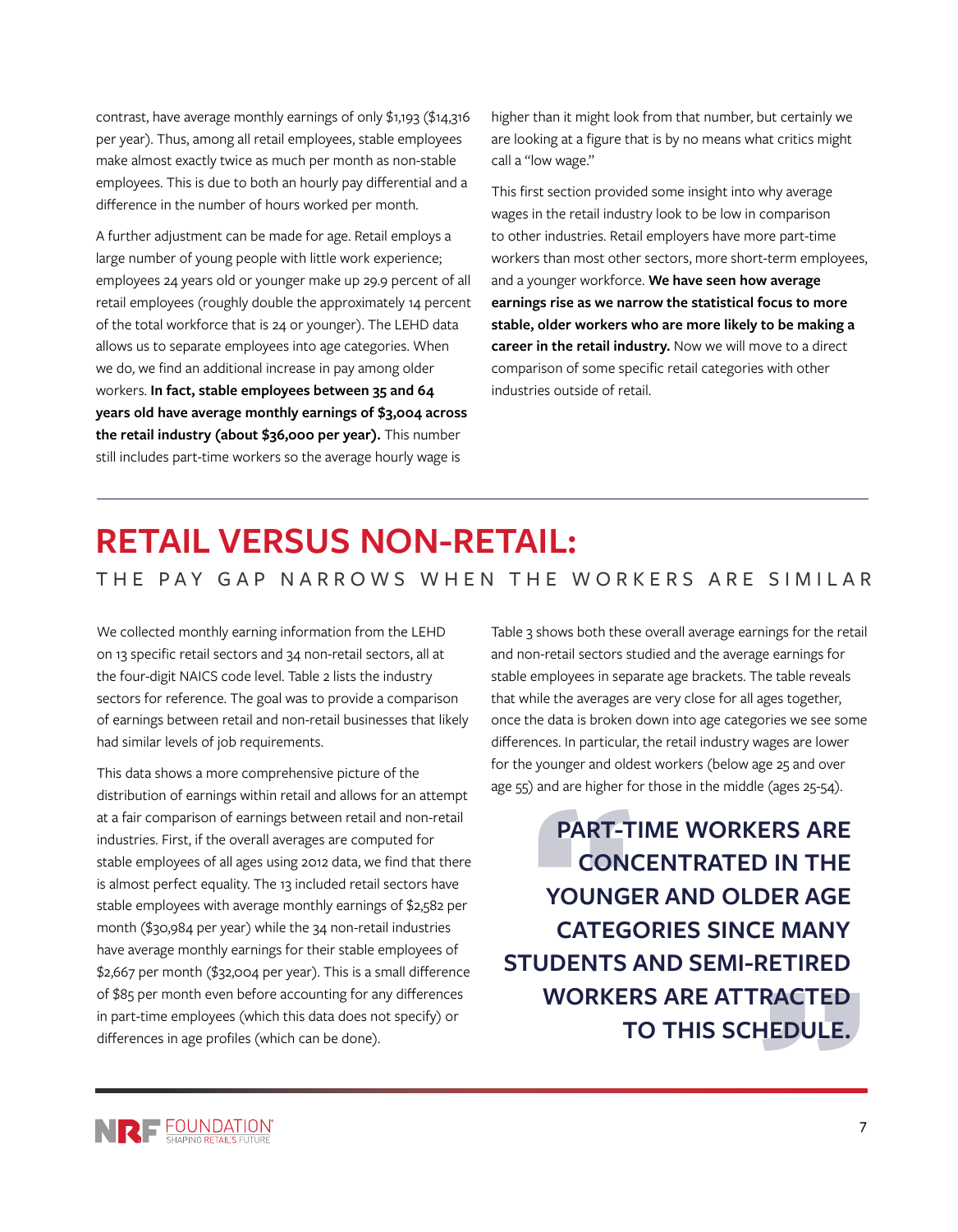

#### THREE **MONTHLY EARNINGS OF STABLE EMPLOYEES BY AGE GROUP**

| <b>GROUP</b> | <b>RETAIL</b> | <b>NON-RETAIL</b> |
|--------------|---------------|-------------------|
| All ages     | \$2,582.44    | \$2,666.81        |
| 14-18        | \$742.49      | \$1,067.67        |
| 19-21        | \$1,107.91    | \$1,276.99        |
| 22-24        | \$1,559.72    | \$1,730.84        |
| 25-34        | \$2,466.05    | \$2,415.85        |
| $35 - 44$    | \$3,181.33    | \$3,014.71        |
| 45-54        | \$3,198.21    | \$3,163.80        |
| 55-64        | \$2,858.53    | \$3,069.05        |
| 65-99        | \$2,082.34    | \$2,370.89        |

This is a result of part-time workers, particularly that the youngest and oldest age groups contain more workers working not just part-time but working only a small number of hours per week. Part-time workers are concentrated in the younger and older age categories since many students and semi-retired workers are attracted to this schedule. Retail employers rely on part-time workers more than non-retail firms because of the need to match staffing to customer demand which varies greatly over the course of a week. This means that part-time workers are not spread evenly across age ranges among retail workers, as shown in Figure 2.

*\* data from the Census, LEHD for 2012 Q3, average monthly earnings for stable employees for the sectors listed in Table 2.*





NRF FOUNDATION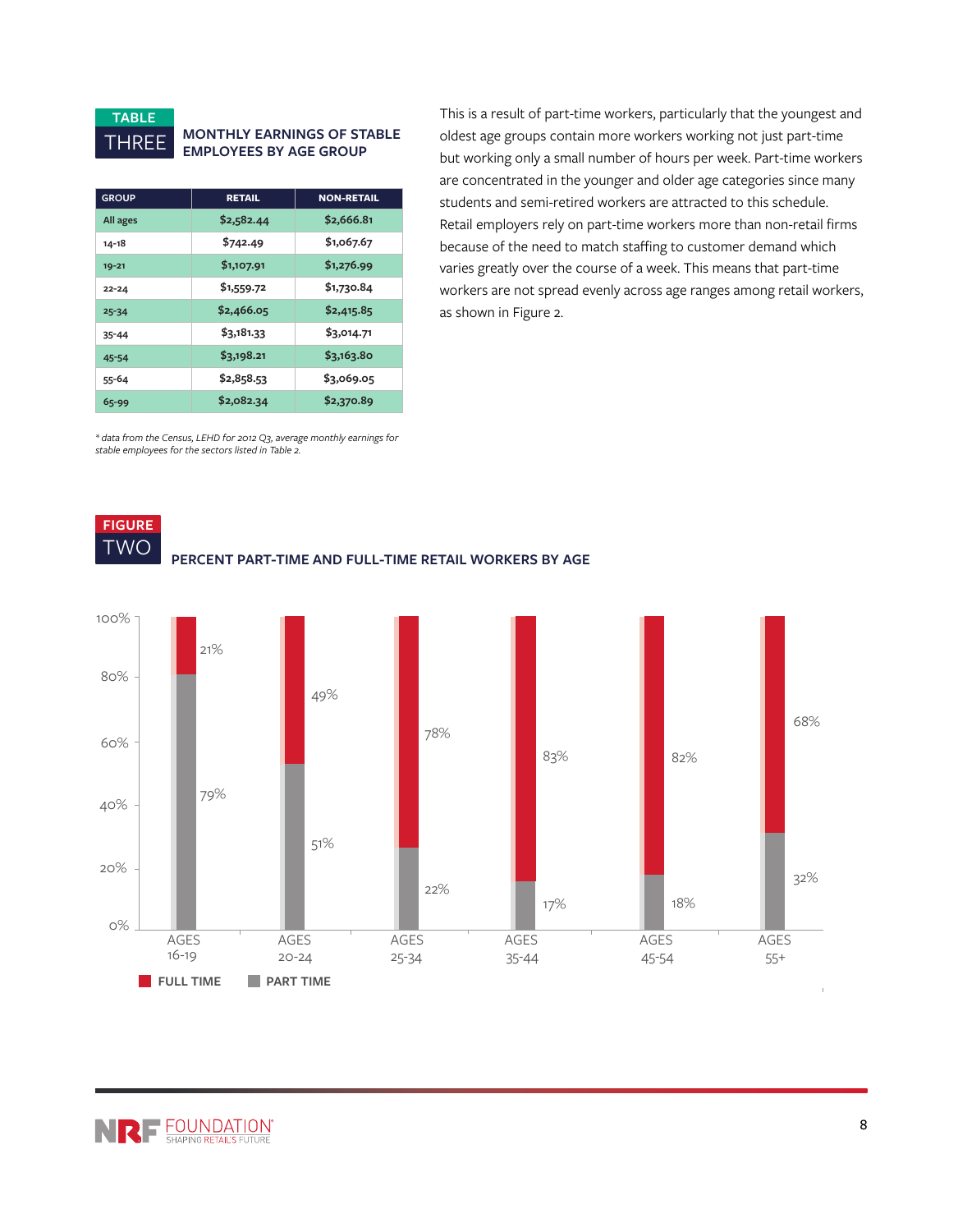

## TWO **SELECTED SECTORS FOR COMPARISON OF STABLE EMPLOYEE MONTHLY EARNINGS**

| <b>NAICS</b> | <b>RETAIL STORES</b>                          | <b>NAICS</b> | <b>NON-RETAIL-SECTORS</b>                                      |
|--------------|-----------------------------------------------|--------------|----------------------------------------------------------------|
| 4421         | <b>Furniture Stores</b>                       | 3132         | <b>Fabric Mills</b>                                            |
| 4431         | Electronics and Appliance Stores              | 3151         | <b>Apparel Knitting Mills</b>                                  |
| 4441         | <b>Building Material &amp; Supply Dealers</b> | 3361         | <b>Motor Vehicle Manufacturing</b>                             |
| 4451         | <b>Grocery Stores</b>                         | 4245         | <b>Farm Product Raw Material</b>                               |
| 4461         | <b>Health and Personal Care Stores</b>        | 4853         | <b>Taxi and Limousine Service</b>                              |
| 4481         | <b>Clothing Stores</b>                        | 4855         | <b>Charter Bus Industry</b>                                    |
| 4483         | Jewelry, Luggage, and Leather Goods Stores    | 4911         | <b>Postal service</b>                                          |
| 4511         | Sporting Goods, Hobby, and Local Delivery     | 4922         | <b>Local Messengers and Local Delivery</b>                     |
| 4512         | Book, Periodical, and Music Stores            | 5121         | <b>Motion Picture and Video Industries</b>                     |
| 4521         | <b>Department Stores</b>                      | 5221         | <b>Depository Credit Intermediation</b>                        |
| 4532         | Office Supplies, Stationery, and Gift Stores  | 5311         | <b>Lessors of Real Estate</b>                                  |
| 4541         | Electronic Shopping and Mail-Order Houses     | 5321         | <b>Automotive Equipment Rental and Leasing</b>                 |
| 4543         | <b>Direct Selling Establishments</b>          | 5414         | <b>Specialized Design Services</b>                             |
|              |                                               | 5419         | Market research, Photography, Translation, and Vet Services    |
|              |                                               | 5611         | <b>Office Administrative Services</b>                          |
|              |                                               | 5613         | <b>Employment Services</b>                                     |
|              |                                               | 5616         | <b>Investigation and Security Services</b>                     |
|              |                                               | 5617         | <b>Services to Buildings and Dwellings</b>                     |
|              |                                               | 6112         | <b>Junior Colleges</b>                                         |
|              |                                               | 6116         | Art, Sport, Language, and Test Prep Schools                    |
|              |                                               | 6231         | <b>Nursing Care Facilities</b>                                 |
|              |                                               | 6244         | <b>Child Day Care Services</b>                                 |
|              |                                               | 7121         | Museums, Historical Sites, and Similar Institutions            |
|              |                                               | 7131         | Amusement, Gambling, and Recreation Industries                 |
|              |                                               | 7132         | <b>Gambling Industries</b>                                     |
|              |                                               | 7211         | <b>Traveler Accommodation</b>                                  |
|              |                                               | 7223         | <b>Special Food Services</b>                                   |
|              |                                               | 7224         | <b>Drinking Places</b>                                         |
|              |                                               | 8111         | <b>Automotive Repair and Maintenance</b>                       |
|              |                                               | 8114         | Personal and Household Goods Repair and Maintenance            |
|              |                                               | 8121         | <b>Personal Care Services</b>                                  |
|              |                                               | 8129         | Pet Care, Photofinishing, Parking, and Other Personal Services |
|              |                                               | 8131         | <b>Religious Organizations</b>                                 |
|              |                                               | 8134         | <b>Civic and Social Organizations</b>                          |

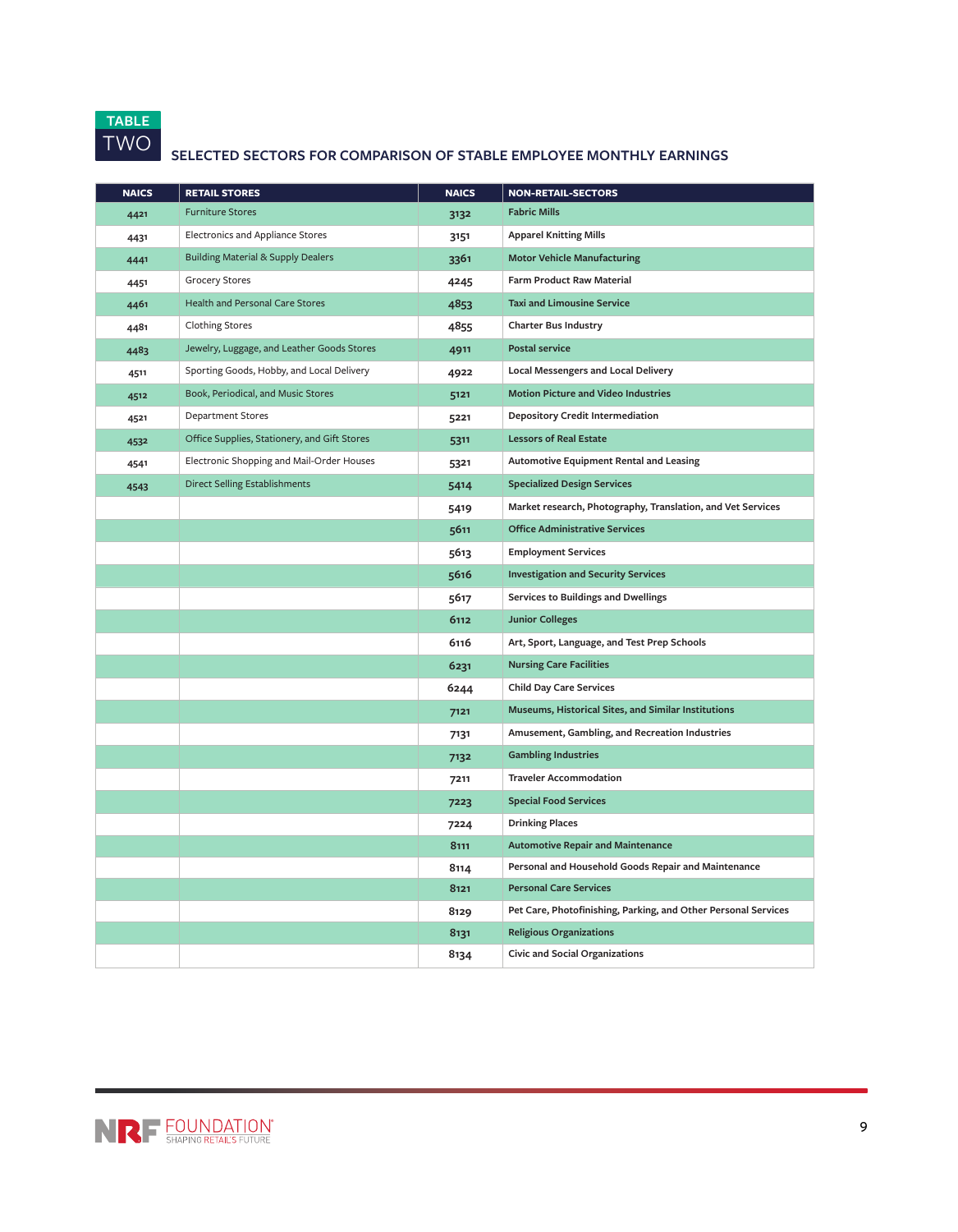In the "prime working years" of 25-54 when people are more likely to be pursuing careers, the selected retail sectors shown in Table 2 actually have higher average monthly earnings for stable employees than the equivalent groups of workers in the selected non-retail sectors. This seems to be further evidence that for stable employees working equivalent hours, retail wages are competitive with what employers in alternative industries are offering. **The myth of low retail wages comes from a lack of adjustment for the high percentage of younger, temporary, and part-time workers.**

Figure 3 displays the distribution of average monthly earnings across these selected sectors to provide a visual way to absorb this data. Focusing just on the 35-44 and 45-54 age categories in the prime earning years as well as showing the distribution for all ages, **we see that the distributions of earnings for the selected retail and non-retail industries are not enormously different.** The non-retail industries seem to

**THE MYTH OF LOW RETAIL WAGES COMES FROM A LACK OF ADJUSTMENT FOR THE HIGH PERCENTAGE OF YOUNGER, TEMPORARY, AND PART-TIME WORKERS.**

have a somewhat larger percentage of higher earners in the \$4,000-\$5,000 per month range (\$48,000-60,000 on an annual basis) in the all-age figure while retail has more people in the \$3,000-\$4,000 per month range (\$36,000-48,000 annually) that non-retail industries seem to be missing.

**FIGURE**

THREE **DISTRIBUTION OF AVERAGE MONTHLY EARNINGS FOR STABLE WORKERS ACROSS INDUSTRY GROUPS**



#### **A. ALL AGE WORKERS**

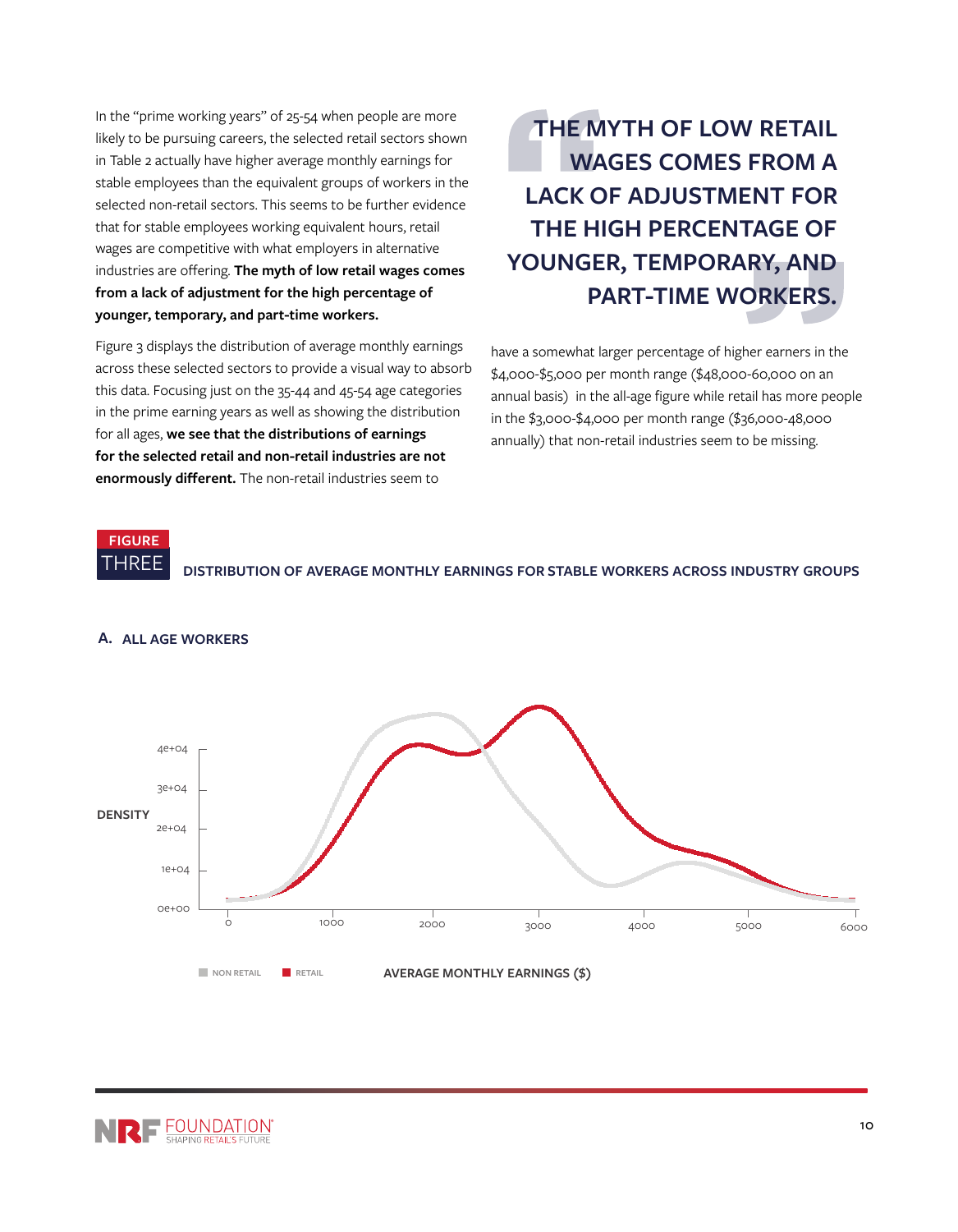#### **B. AGE 35-44 WORKERS**







The age ranges singled out in Figure 3 are important because they represent prime earning years. In numbers, the 35-44 category holds 16.9 percent of all retail workers and 20.8 percent of the non-retail workers in the sectors listed in Table 2. The 45-54 age group has 19.1 percent of the retail workers and 22.4 percent of the non-retail employees.

However, once we focus in on the 35-44 and 45-54 age groups, we see that based on the selected sectors studied with 2012 data from the LEHD the retail sectors have more earners in the \$4,000-\$6,000 per month range (\$48,000-72,000 annual) and only lag slightly in the 45-54 age group among the even higher earners in the \$6,000-\$8,000 per month (\$72,000- 96,000 annual). It is clear that retail employers do not have

a higher percentage of low earning workers than the other sectors to which we have compared them.

Another way to consider the position of retail earnings compared to other industries is to look at the average earnings of stable employees versus the percent of stable employees. It turns out that when large industries are examined, there is a clear correlation between average earnings of stable employees and the share of the workforce that falls into that category.

We collected data from the LEHD on the following major industries: manufacturing, retail, transportation, information, finance, professional services, educational services, health care, arts and entertainment, and accommodations and food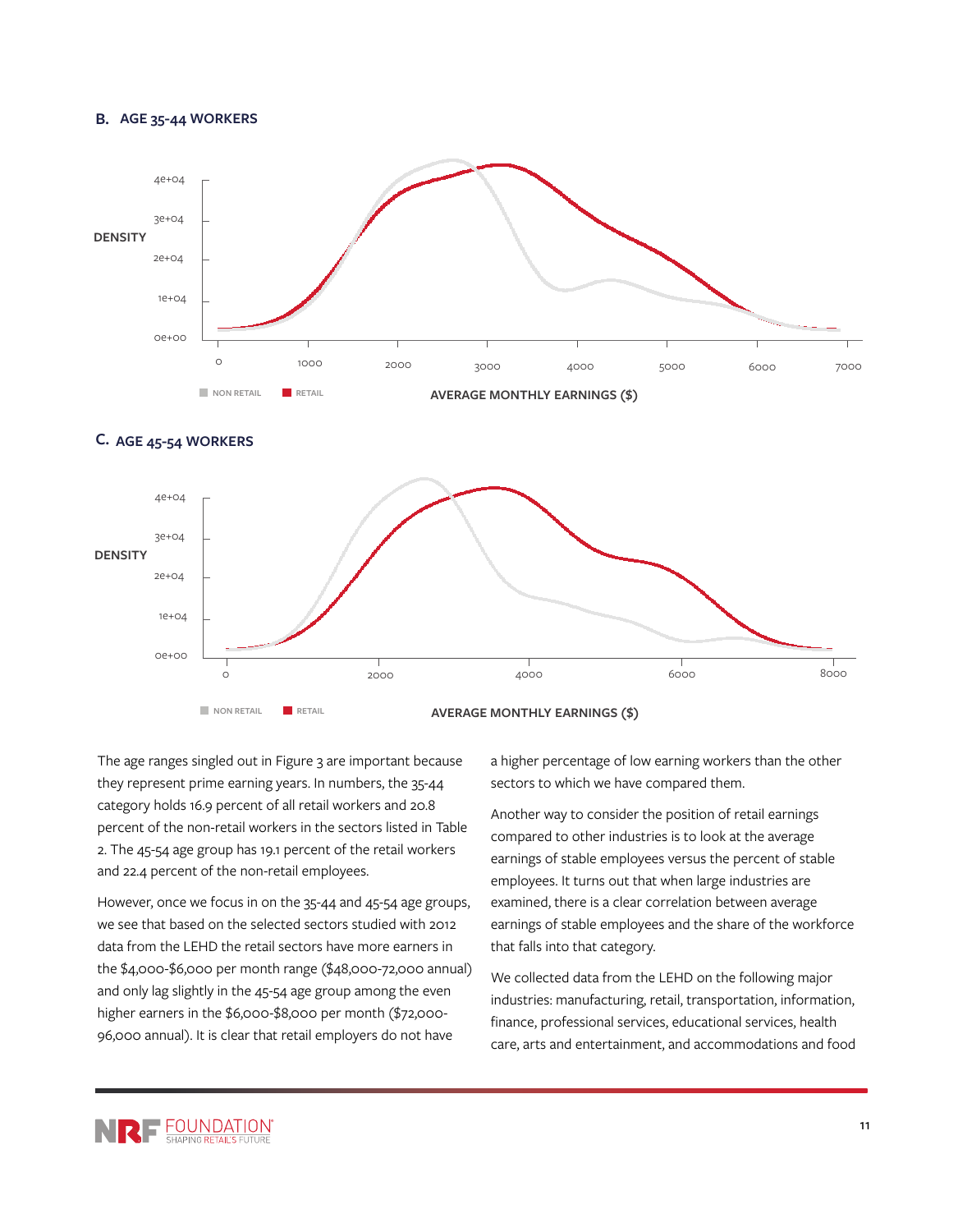

FOUR **AVERAGE STABLE EMPLOYEE EARNINGS BY PERCENT STABLE EMPLOYEES**

services. The relationship between the average earnings of stable employees in each of these major economic industries to the share of stable employees in each sector is shown below in Figure 4.

In Figure 4, the retail industry is distinguished by the large red square and seems to be generally in line with other industries (shown as blue diamonds) in terms of falling along a line that goes from bottom left to top right showing that industries with more stable employees pay their stable

employees more. While not displayed, the same pattern also holds for non-stable employees. In industries with fewer non-stable employees even those non-stable employees are paid more. These pay features likely result both from the job requirements in different industries (jobs with higher requirements are more likely to be filled on a longer-term, more stable basis) and from the expenses of employee turnover in the different industries.

## **RETAIL EARNINGS VARY BY AGE AND STABILITY**

Given that only 68 percent of retail employees are stable (meaning they worked all three months in a calendar quarter), it seems important to further explore the ratio of earnings between stable and non-stable employees. For all retail

employees, average monthly earnings are \$2,014 (\$24,168 annual), average monthly earnings for stable employees are \$2,404 (\$28,848 annual), and average monthly earnings for non-stable employees are \$1,193 (\$14,316 annual). Thus, stable

**FIGURE**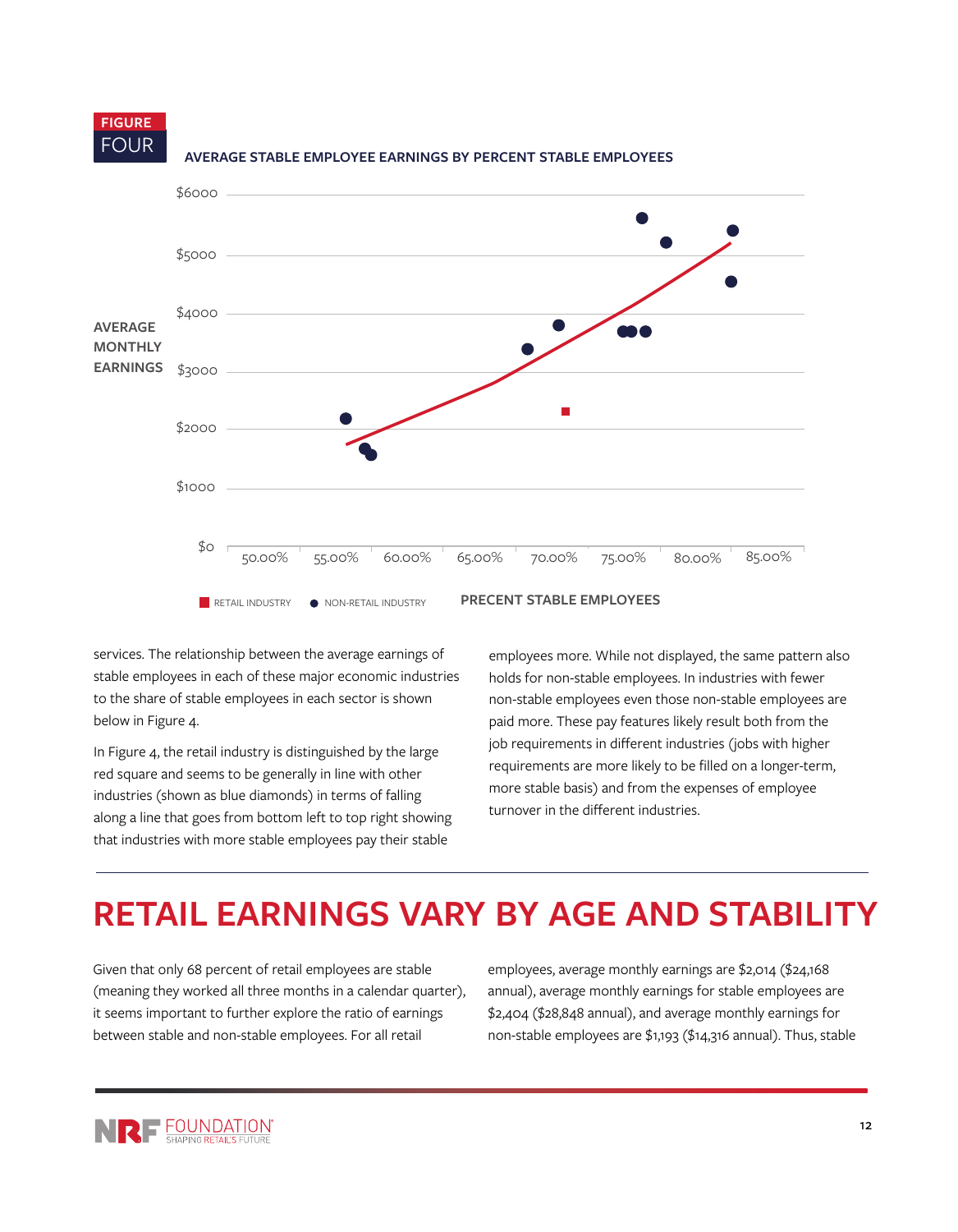employees earn, on average, 101 percent more than non-stable employees. Table 4 displays the multiple of stable worker earnings compared to all workers (a multiple of two would mean stable workers earn twice as much).

Interestingly, the percent of stable workers varies depending on the age group studied. Table 4 shows that the percent of stable workers rises steadily as workers get older. This does not mean that all stable workers are full-time, only that they work consistently over a three month calendar quarter.

average monthly earnings of only \$498, which is less than one quarter of the average for all retail workers. Since they make up 15 percent of all workers, they are responsible for a significant downward pull of \$257 per month on the overall average, which is over \$3,000 per year. This helps to explain how the average retail earnings are distorted by a subgroup of workers.

Further demonstrating the difference between temporary and likely part-time workers versus those who are dedicated to

**TABLE**

FOUR **PERCENT OF STABLE RETAIL WORKERS AND EARNINGS MULTIPLE BY AGE GROUP**

| <b>AGE GROUP</b> | <b>EARNINGS MULTIPLE (STABLE/TOTAL)</b> | <b>PERCENT STABLE WORKERS</b> |
|------------------|-----------------------------------------|-------------------------------|
| $14 - 18$        | 1.46                                    | 41.9%                         |
| $19 - 21$        | 1.39                                    | 50.1                          |
| $22 - 24$        | 1.30                                    | 57.8                          |
| $25 - 34$        | 1.18                                    | 67.1                          |
| $35 - 44$        | 1.10                                    | 73.8                          |
| 45-54            | 1.07                                    | 78.4                          |
| 55-64            | 1.05                                    | 82.1                          |
| 65-99            | 1.04                                    | 82.5                          |

*\* data from the Census, LEHD for 2012, Q3.*

The multiple of average monthly earnings for stable employees compared to all workers gets closer to one as we move toward the older age categories because stable workers make up so much of the retail workforce in those age groups. When a subgroup is most of the total, the average for all workers has to be close to the average for that subgroup.

In contrast, the high percent of non-stable workers in the younger age categories, coupled with the large gap between average stable worker earnings and average non-stable worker earnings is responsible for much of the low overall average wage in the retail industry. From the LEHD data for 2012 we can compute that **non-stable employees between the ages of 14 and 24 make up 15 percent of the total retail workforce.**7 Many of these workers are likely students working part-time or second or third earners in a larger household. These young, mostly part-time and short-term workers have

a career in retailing (or at least a stable job for a reasonable period of time). Figure 5 shows how the average earnings of stable employees in each age category compares to the average monthly earnings for all retail workers. If the bar in Figure 5 is higher than the red line, that age group's stable workers earn above the average for all retail workers.

The retail industry can provide careers with earning power for workers who stay in the industry long enough to gain experience, promotions, and raises. By separating earnings by age group, Figure 5 makes clear that **in the prime earning years of 35-54, stable employees are earning an average of over 50 percent more than the all-industry average, meaning that they are earning over \$3,000 per month (\$36,000 per year) regardless of if they are full or part time.** This groups represents a quarter of all retail industry employment, so a substantial number of retail workers are

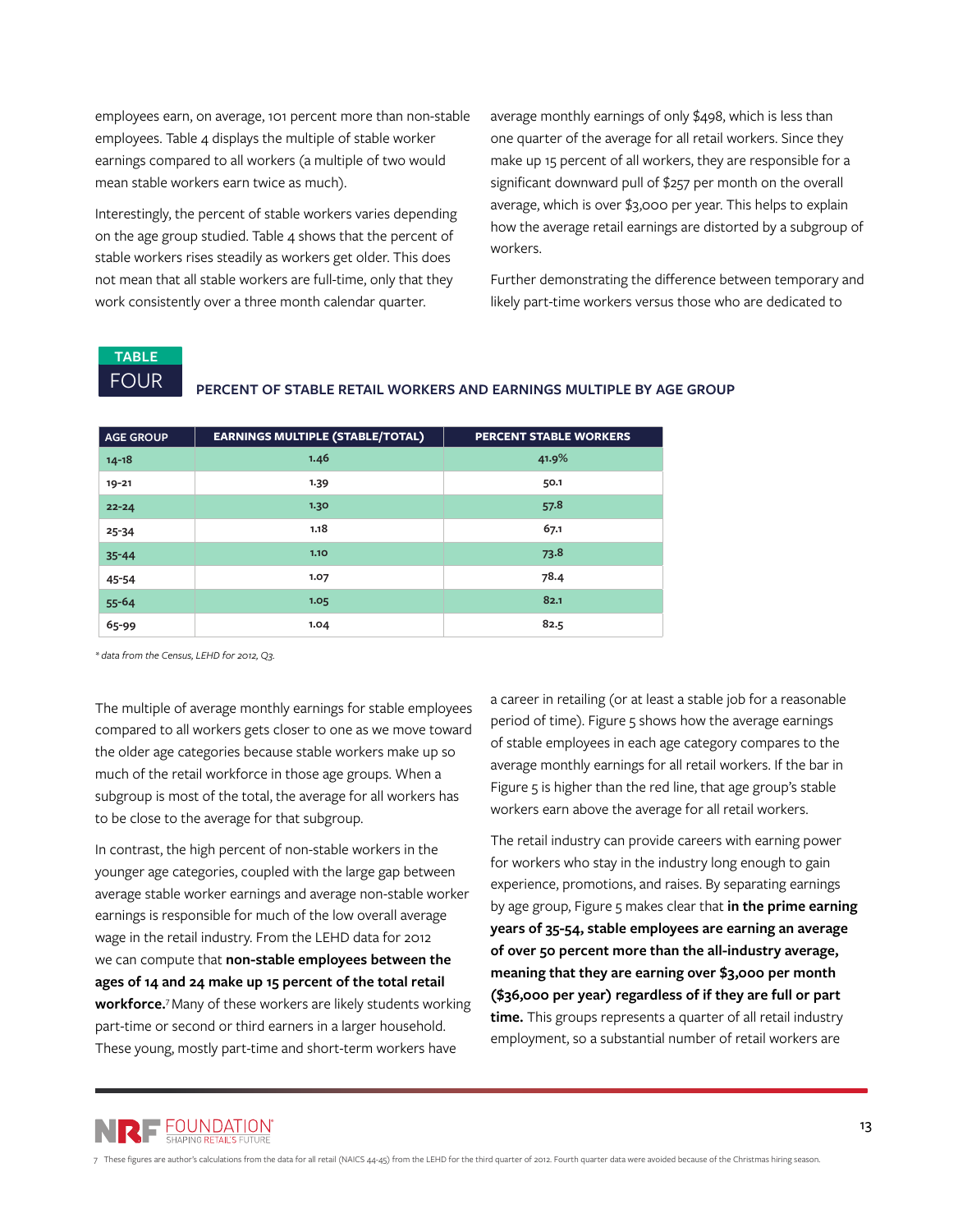**FIGURE**



FIVE **AVERAGE RETAIL EARNINGS VS. AVERAGE MONTHLY EARNINGS FOR STABLE WORKERS BY AGE**

**AGE GROUPS**

*Source: Author's calculations from the LEHD, 2012 data.*

making money that could place them solidly in the middle class, even just on a single income.

Another way to look at the impact of workforce composition on average earnings is to examine the share of employees that are in the youngest age categories provided in the LEHD. Figure 6 below shows the same selected industries from Tables 2 and 3 (13 retail and 37 non-retail) to display how the average monthly earnings of all stable employees vary by the percentage of employees that are under 25 years old. Remember that stable employees include part-time workers as long as they work at least one hour in each of the three months in a quarter. As the figure clearly shows, industries with fewer young employees have higher average earnings per worker counting workers of all ages. The selected retail industries sectors are very comparable to the non-retail comparison sectors.

For these industries, chosen in hopes of having as fair as possible a comparison, we find that the 13 selected retail sectors have 27.3 percent of their employees that are less

**IN THE PRIME EARNING YEARS OF 35-54, STABLE EMPLOYEES ARE EARNING AN AVERAGE OF OVER 50 PERCENT MORE THAN THE ALL-INDUSTRY AVERAGE, MEANING THAT THEY ARE EARNING OVER \$3,000 PER MONTH (\$36,000 PER YEAR) REGARDLESS OF IF THEY ARE FULL OR PART TIME.** 

than 25 years old while for the 37 non-retail industries only 19.6 percent of their employees are less than 25. Across the entire retail industry, 29.9 percent of employees were under 25 in

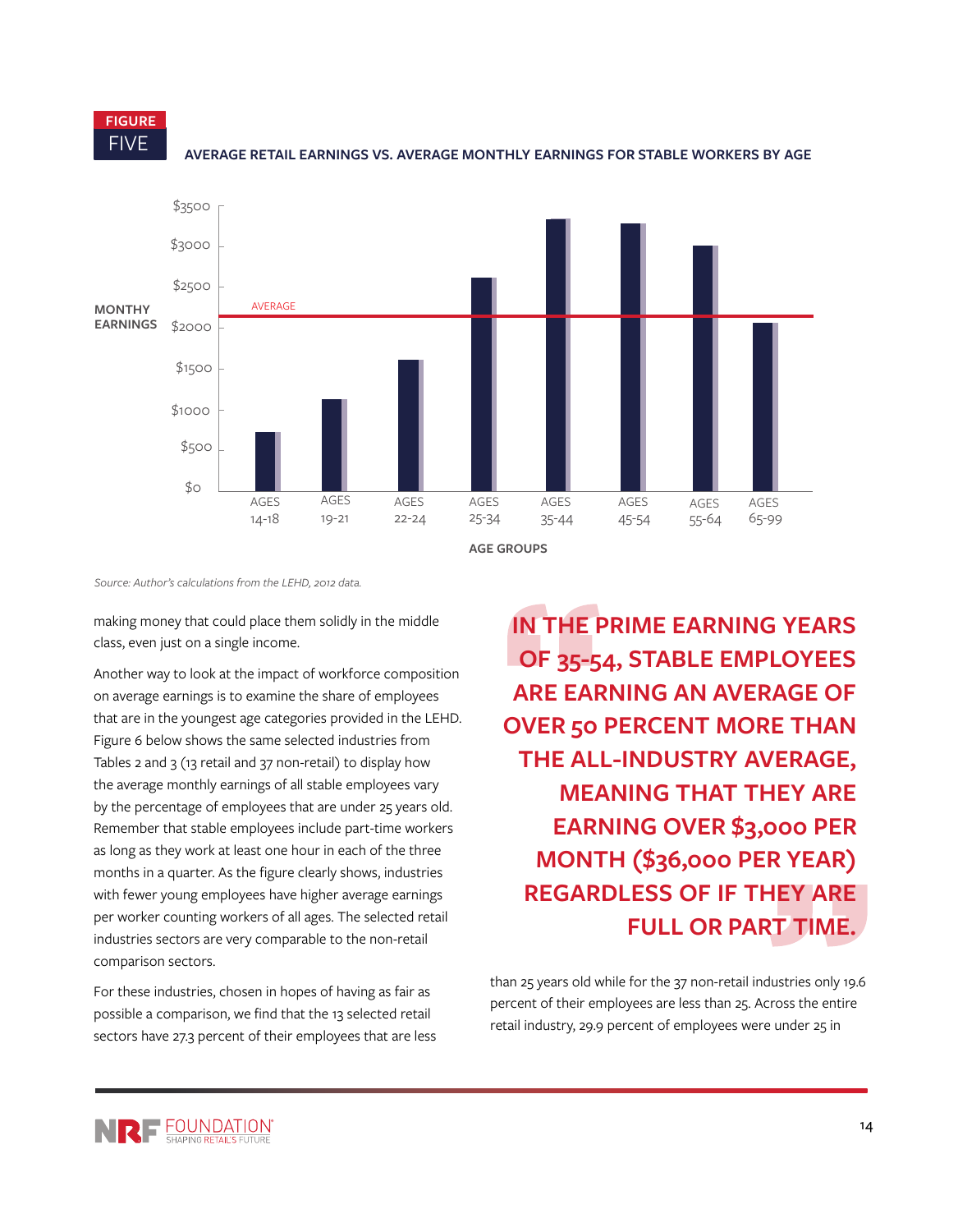2012, so our selected sectors are quite representative, having slightly fewer young employees than is true for the retail industry overall. Clearly, the high number of young workers has a significant downward impact on overall average wages in the retail sector. That is why it is important to look at prime earning years where the picture (as seen in Figure 3) shows that retail employers are right in line with other employers in terms of wages.

Figure 6 is really a confirmation of Figure 3. In Figure 6, for any point along the horizontal axis, the percentage of young workers is equal. The red triangles show the 13 retail sectors and they are clearly in line with or above non-retail employers with similar percentages of young employees. In fact, the retail employers appear to be paying higher wages than their non-retail competitors once we adjust for the share of young workers.

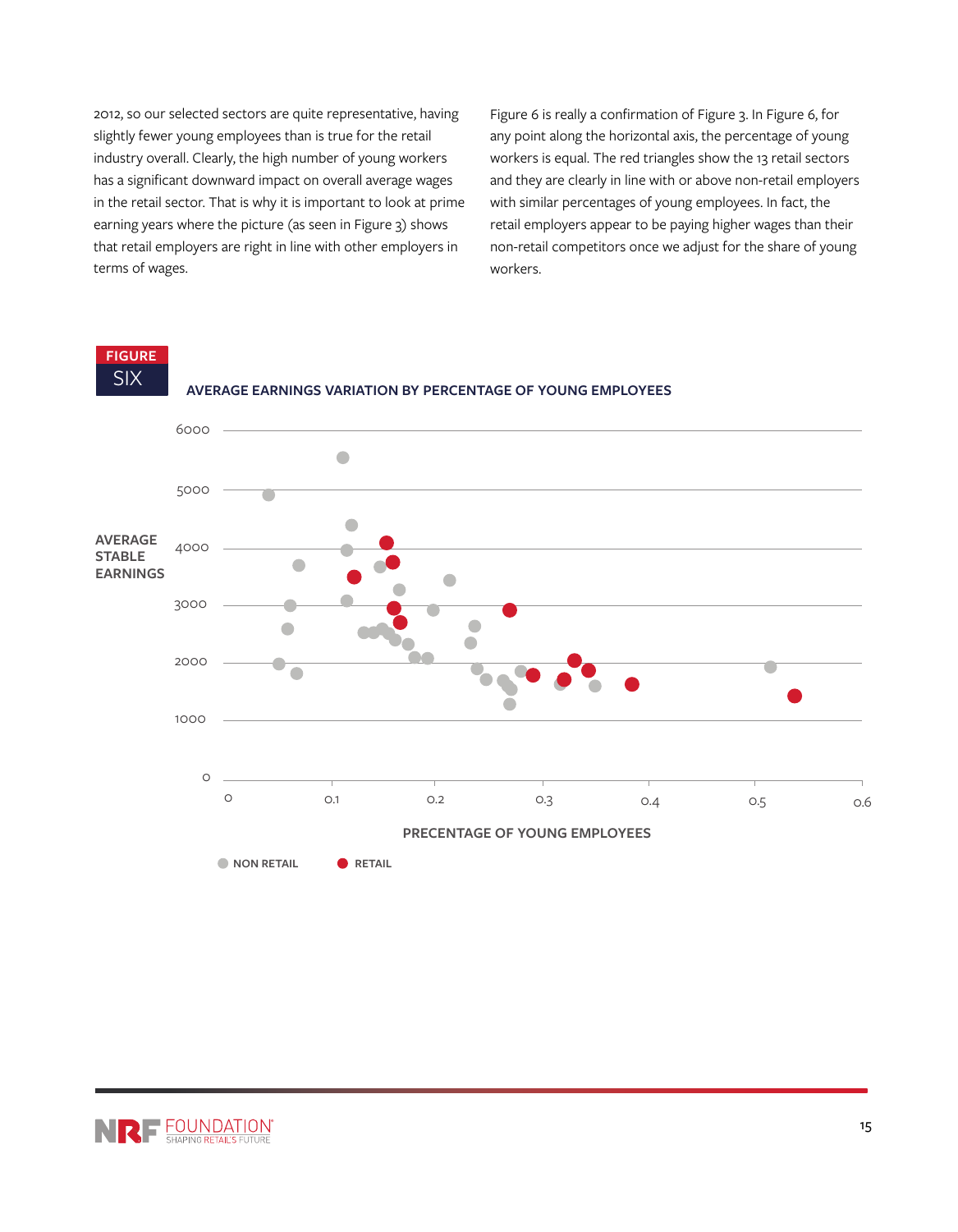# **RETAIL INDUSTRY WAGES: CASE STUDIES**

GETTING THE FACTS STRAIGHT

# **CASE**

## STUDY **LOWE'S: A ROAD TO HIGHER EARNINGS**

Lowe's operates more than 1,800 stores in the U.S., Canada, and Mexico, employing over 260,000 people in its U.S. stores alone. Since its founding in 1946, Lowe's has strived to provide great customer service and low prices to all customers and now sees 15 million Americans shopping at Lowe's in any given week. In order to ensure both great customer service and low prices, Lowe's relies on its employees. To encourage long-term employment at their company, Lowe's constantly monitors employee earnings to make sure its pay is competitive in each local market in which it operates.

Lowe's employees are financially rewarded for this longevity, as shown in the accompanying chart. Different jobs within the store pay different amounts, but in all cases, employees are rewarded for length of service with higher average base pay. This is one way that Lowe's encourages long-term employees, and helps to retain employees as they learn more and become more valuable.

Lowe's is extremely committed to developing talent from within and spends over \$18 million per year on employee training and improvement programs. The examples of



#### **AVERAGE BASE PAY BY LONGEVITY**

Lowe's workforce breaks down into 55 percent full-time, 34 percent part-time, and 11 percent temporary employees. Of the over 140,000 full-time employees more than half have worked for Lowe's for six years or longer and only 25 percent of full-time employees have been with Lowe's for two years or less. This stability reduces costs along with providing customers with a better experience.

employees in high level positions within the company who started at the bottom are practically endless, but here are a few that show how employees wishing to make a career in retail can succeed both professionally and financially.

A great example of how people can advance within the company is an employee who started as a loader thirty-five years ago with base pay of \$10,608 per year. After one year,

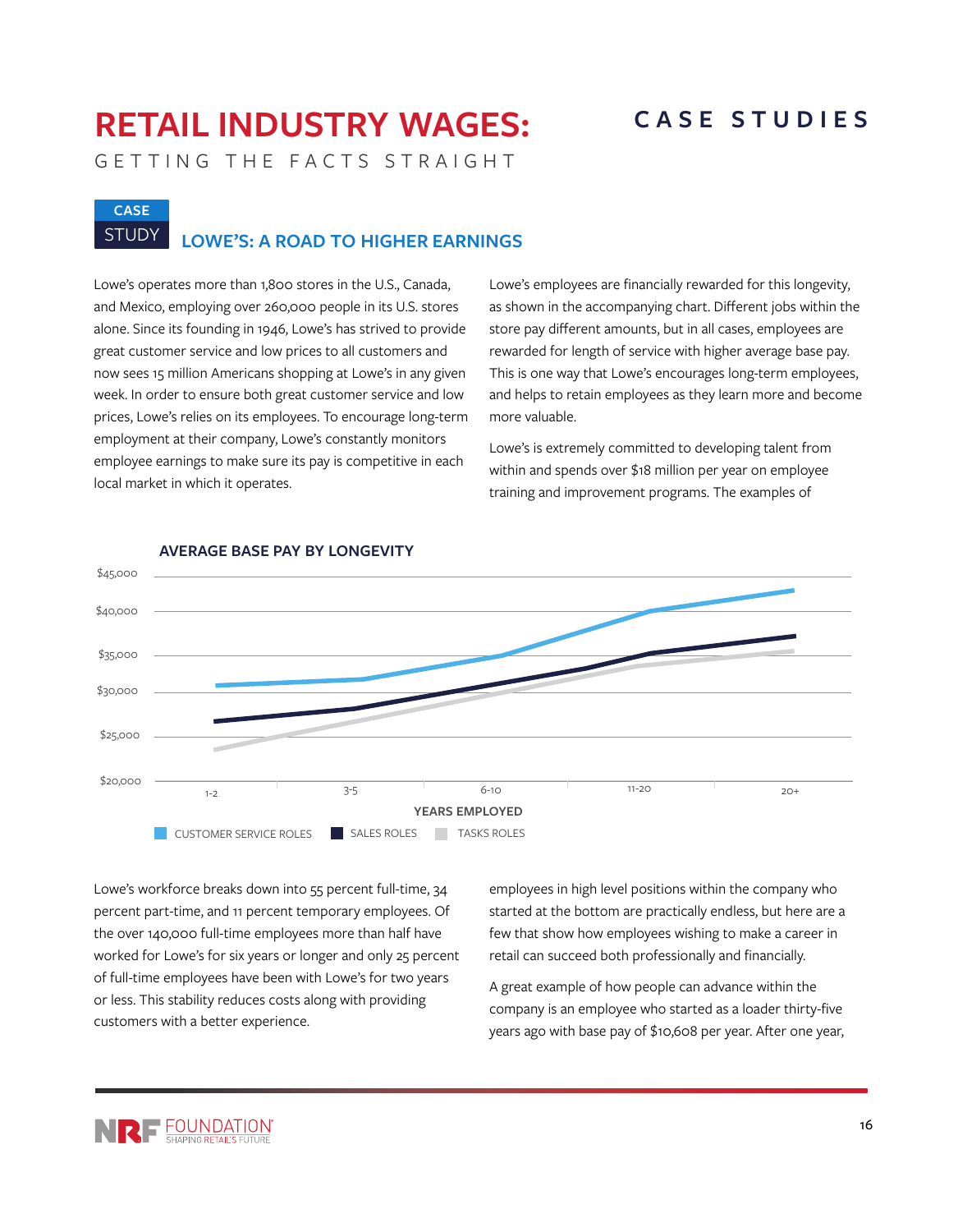the employee was promoted to receiving team leader and after two more years became an assistant warehouse manager, now earning base pay of almost \$25,000. After seven years of promotions within warehouse management this employee became an assistant store manager with base pay of over \$29,000 per year. Two years as assistant store manager led to a promotion to operations manager and base pay of over \$36,000. Next was promotion to district operations specialist and then two years later to store manager. As store manager, this employee had base pay of over \$71,000. Five years later this employee became a market director for Lowe's, a position still held today thirteen years later. This employee's current base pay is over \$173,000 per year. Over a thirty-five year career, this employee has averaged salary increases of over 8 percent per year.

Another example is a twenty-five year career that had the employee starting as a customer service associate and currently finds him serving as a senior vice president. This employee worked through positions of customer service associate, specialist, department manager, and assistant store manager in the first five years, seeing his base pay rise from \$15,080 per year to \$30,992 within that five-year plan. The next five years saw four more positions: district seasonal

coordinator, district operations specialist, co-manager in training, and store manager. These moves were accompanied by more raises so that by the end of this stretch his base pay was \$60,008 per year. This employee quadrupled his base pay in ten years. His advancement continued with promotions to regional seasonal coordinator, merchandiser, merchandising manager, market director, regional vice president, vice president of merchandising, and finally senior vice president, his current title. Over these fifteen years his base pay has continued to rise and is now \$350,000 per year.

Clearly, not every Lowe's employee ends up as a market director or senior vice president. However, 85 percent of Lowe's store managers and other executives started in a store, often at entry level positions. People who show dedication and high level job performance can build great careers in retail while trying a variety of jobs without changing employers. Instead of focusing on the pay of entry level retail jobs, people should focus on the chances for advancement and the pay increases that come with that advancement. Lowe's and most retailers love to promote from within. Employees who work hard to earn the opportunity will likely find that they are well rewarded for their actions.

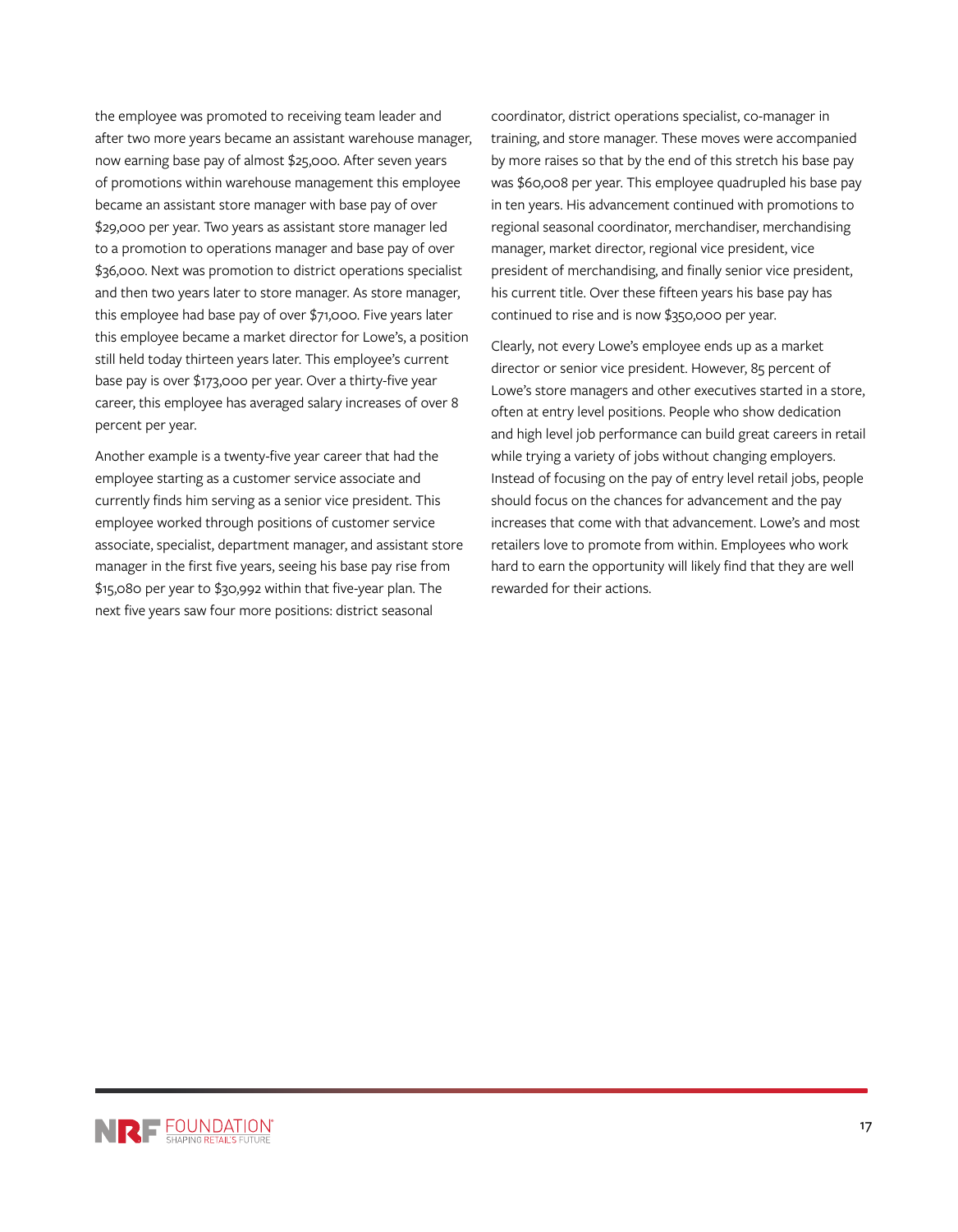## STUDY **WALMART: COMPETITIVE PAY AND GENEROUS BENEFITS IN STORES**

As the largest retailer in the world, Walmart has over 4,200 stores in the United States, staffed by more than 1.1 million associates. These store associates are the key to Walmart's success, and the company rewards their associates with competitive wages, generous benefits and opportunities for advancement.

**CASE**

The average hourly associate, including both part-time and full-time workers, receives a total compensation package worth over \$14.50 per hour. When coupled with the opportunities for promotion and the earning possibilities if an associate reaches the ranks of management, it's clear that long-term careers can be, and have been, built at Walmart.

Walmart's actual base pay rates are higher than many expect. Less than 1 percent of Walmart hourly employees earn the minimum wage, in fact full-time hourly associates earn an average of \$12.91 per hour. These higher wages are due in part to pay raises for associates, which continued even through the recession and recovery years. **In fact, since 2006, associates with at least one year at Walmart have seen their pay increase by more than 16 percent, or 2 percent per year, while national median earnings have been nearly stagnant during that same period.**

In addition to competitive wages, Walmart exemplifies retail employers who offer excellent benefits to their associates. At Walmart, hourly associates are eligible for quarterly bonuses based on store performance, which average about \$580 per employee per year. Full-time and eligible part-time associates are also offered health insurance, with Walmart paying over 75 percent of the premium cost. Walmart offers a 401(k) retirement plan and matches associates' contributions up to 6 percent of employee pay. If Walmart associates purchase company stock, Walmart provides a 15 percent match up to \$1800 of stock purchased each year. Walmart also provides associates with a 10 percent discount on general merchandise and fresh produce, saving most associates hundreds of dollars per year on everyday needs.

Converting all these benefits into dollars and per-hour equivalents, **an average associate earns an additional \$3.30 per hour in benefits on top of their hourly pay.** An associate who took advantage of most of these benefits could easily receive \$4.55 per hour in benefits. After adding these benefits to hourly pay, the average full-time associate is earning a package of over \$16 per hour of wages and benefits, with a total compensation package of over \$33,000 per year.



#### **TENURE OF WALMART'S HOURLY ASSOCIATES**

In addition to the pay and benefits, promotions and management opportunities abound for associates who demonstrate leadership potential and continue working for Walmart. **In 2013 alone Walmart promoted 163,000 hourly associates.** In the same year, 7,000 hourly associates were promoted into the ranks of management. Management trainees earn an average of about \$40,000 per year, and once training is completed, assistant store managers earn

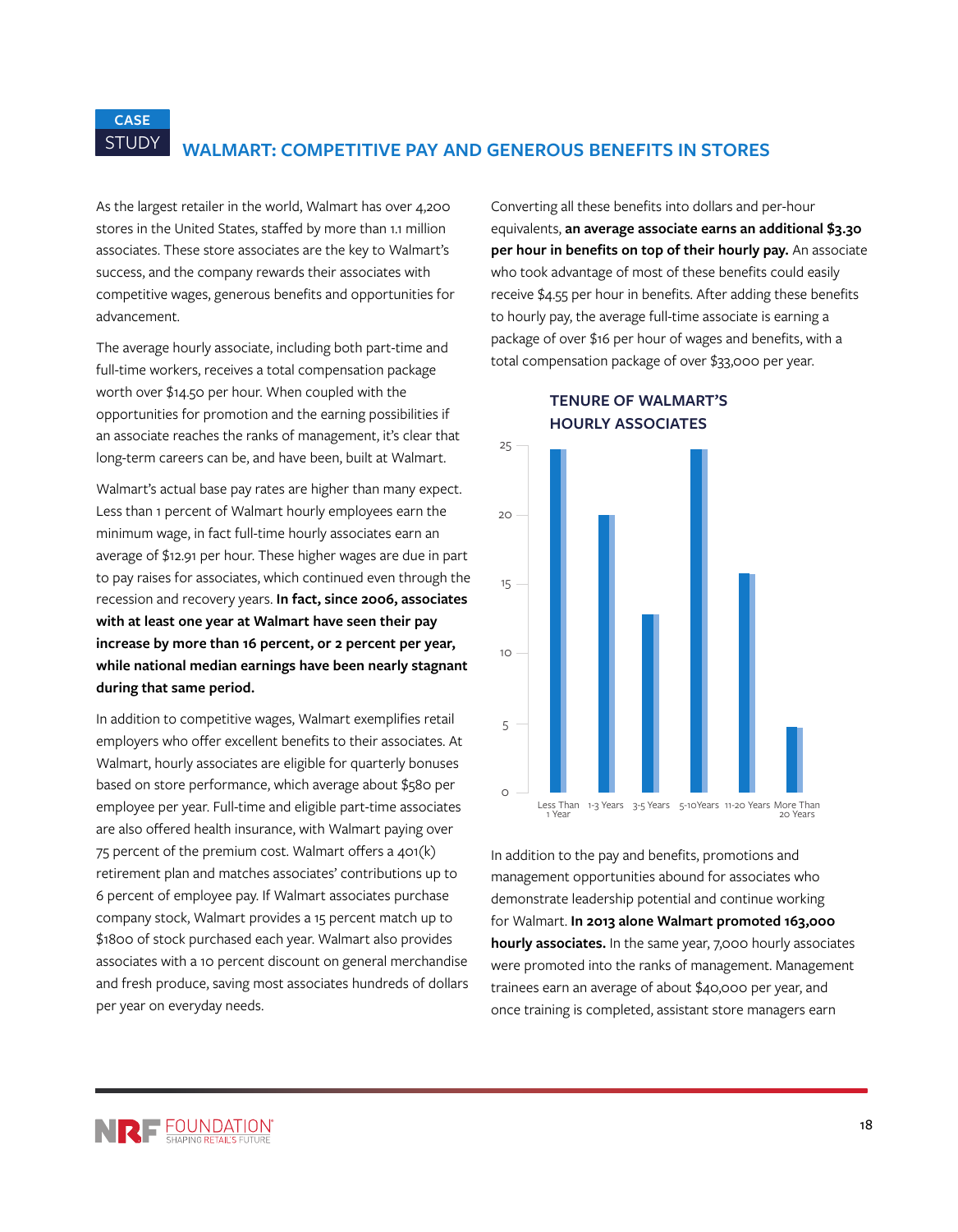an average annual salary of nearly \$46,000. Store managers earn on average \$170,000 in base pay and bonuses. **Given that more than 75 percent of all store managers started as hourly associates, this is a real opportunity for career advancement.**

This investment in the workforce is returned through long employment tenures. In fact, **76 percent of store employees have been at Walmart for at least a year, and 44 percent (or over 470,000 workers), have worked at Walmart for over 5 years.** Many have seen and are working towards advancement within the company, often into management roles.

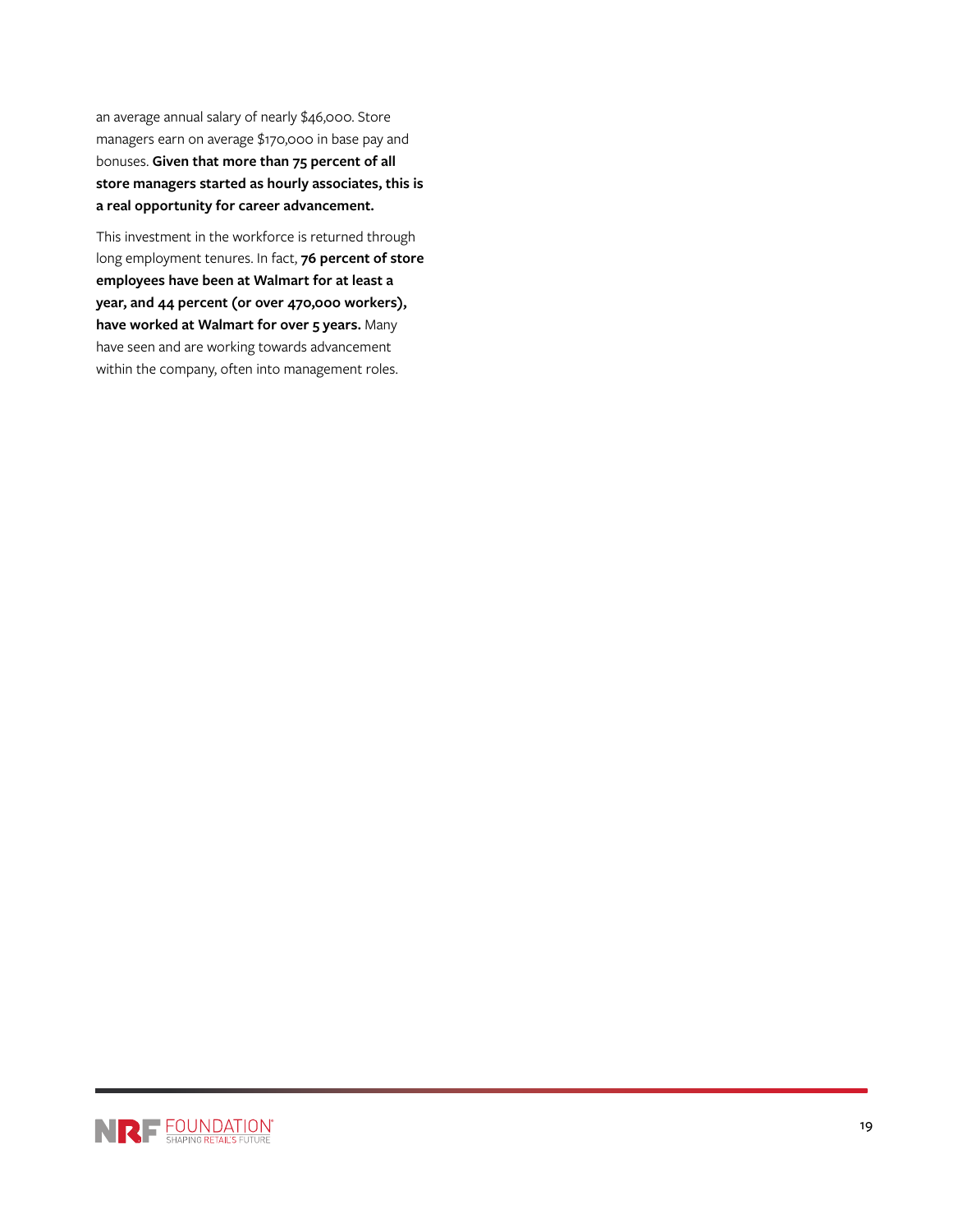**CASE**

## STUDY **MACY'S: DEVELOPING TALENT FROM WITHIN**

Macy's is a premier example of a large-scale, diversified retailer with employees at a wide range of pay levels and career stages. Macy's Inc. has over 150,000 hourly employees working in their stores or in support roles providing customer service to millions of shoppers each year. Recognizing the value to be captured from maximizing the potential of their existing employees, Macy's is very focused on developing talent of employees at all levels, so that they can advance in both responsibility and pay. In fact, for fiscal year 2013, 74 percent of Macy's storewide, district and regional executive positions were filled internally.

One example of this commitment can be found in the story of an employee in a California store. Christina began as a part-time night associate in cosmetics. Through dedication, hard work, and the resources and mentoring made available to her through company development programs and her supportive executive team, Christina moved up through three levels of increasing responsibility in the cosmetics departments. Then she moved beyond that to her current position as sales director in the men's department. Obviously, both her hours and her hourly pay have increased substantially along this career trajectory.

To help repeat such success stories, Macy's and Bloomingdale's offer many programs for their employees. They hold seasonal events for building selling skills, as well as district sponsored "Opportunity Forward" events which include in-store chat sessions where associates can hear from executives and experienced associates on how they advanced to their current positions; in-house career fairs,

brown bag lunches, mentoring programs, and management development training.

Macy's has had considerable success in developing their in-house talent when associates agree to try different jobs, thus diversifying their skill sets and learning more facets of the retail business. When hourly associates express interest in career advancement, they are given the opportunity to grow. With some track record behind them, they are often encouraged to try a commissioned sales job rather than assuming that management positions are the best way to advance. In some cases, commissioned sales professionals in areas such as furniture and jewelry can earn more than salaried managers. In addition, these commissioned positions allow employees to demonstrate their entrepreneurial talents which often include working with other team members in a department. Some stay with commissioned sales while others do eventually move into salaried management or even supervisory support positions. The important thing is that the employees grow in their abilities and along with that comes increases in pay.

For an industry with a traditionally high turnover rate, Macy's, Inc. is finding a win-win solution by focusing on internal talent development. Helping employees succeed keeps morale high, reduces turnover, and increases the productivity of the employees. For people who wish to work hard and grow themselves into a retail career, Macy's, Inc. is a great place to work.